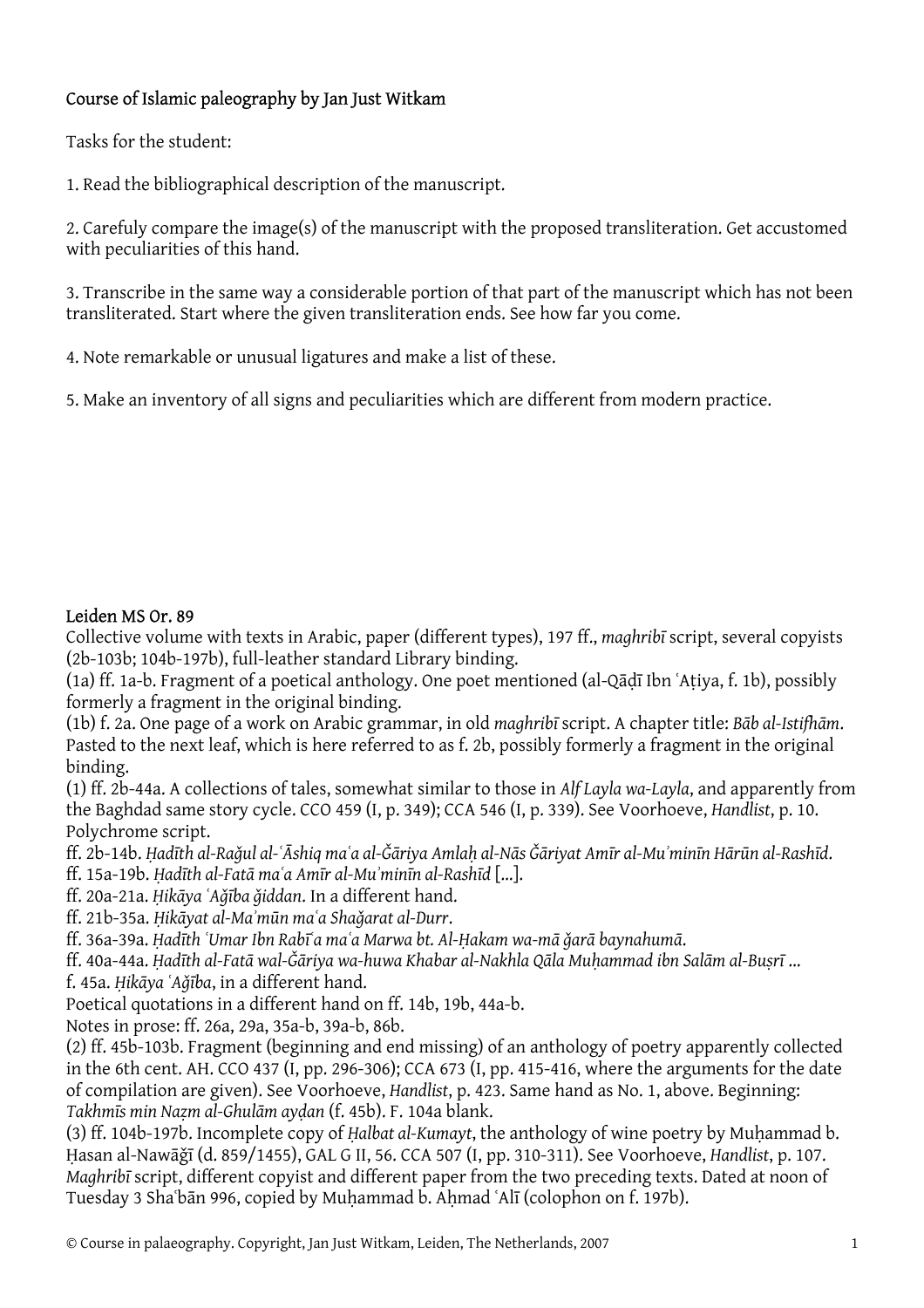Transliteration of MS Leiden, Or. 89, ff. 21b-22b. Or. 89, f. 21b: بسم االله الرحمن الرحيم صلى االله على سيدنا ومولانا محمد وعلى اله وسلّم |

حكاية المامون مع | شجرة الدرّ | ذكر ان امير المومنين كانت له جارية ذات حسن وجمال | وبهجة وكمال وقدّ واعتدال وكان مولعا بها وكانت | حسن فى الغناء والشعر والعلم حتى لم ير فى زمانها قريبها | فشغف بها الملك زمانا طويلا حتى نقض نحبها فحزن عليها | المامون حزنا شديدا وانقطع عن الناس فلما كان فى بعض | الايام دخلوا عليه وزراءه وقالوا له يا مولاي الى كم هذا | الحزن فقال لهم وكيف لا احزن على هذه الجارية وانا لا اجد | مثلها ابدا فقالوا له يا مولانا تكتب لعاملك بخر اسان وانعت | له فى كتابك صفة الجارية وينظر عند التجار فعسى يجد | بغيتك ومرادك قال فامر فى الحين بالكتاب وهو يقول له اذا | وصلك كتابى هذا ابحث على جارية من صفتها كيت وكيت | وان وجدتها على هذه الصفة فاشتر ها بخراج خراسان فى العام | وبملك اصبهان ويكون كما قيل فى هذه البيت |

Or. 89, f. 22a:

مليح شكل بديع لطف \* جعلت لي منه ملاذا |

فلما وصل الكتاب الى عامله فك طابع الكتاب وقراه | فلما قرا هذا البيت وقع فى الارض مغشيا عليه قال فهال | من كان جالسا معه ثم رفع راسه فقالوا يا سيدنا فديناك | باموالنا وانفسنا اخبرنا بما فى الكتاب ارضا او سخطا فقال | لهم الامر اشدّ من ذلك ثم قرا عليهم الكتاب فتعجبوا | من وصف الملك ثم قال لهم الوالي واالله لقد دخلت الجنّة | وخيرني رضوان خازن الجنان ما وجدت هذه الصفة فقالوا | يا سيدنا احد لك وقتا معلوما قال لهم لا فقالوا له تعلله | اليوم بعد اليوم والشهر علينا بالطلب حتى نجد البغية وتكون | على غرضه ولعل يشتغل بغيرها قال ثم جمع الوالي اشياخ خراسان | وقرا عليهم الكتاب وقال لهم هذا شئ يلزمكم لانكم تعرف | اهل هذا الفن فقالوا له القوم نعم السمع والطاعة لله ولامير | المومنين وها نحن نفتّش فقال لهم رجل من القوم والله هي | عند رجل من القوم تاجر قد رباها واحسن تربيتها وادّبها | احسن تادّب وعلمها الشعر والغنا وجميع العلوم وهو مفتون | بها قد رّباها بين ثمانين جارية قال فشكره الوالي واخذ | معه عشرة من المشائخ من خراسان وعشرة من ثقاتها واتا بهم |

Or. 89, f. 22b:

الى دار التاجر فازعا مرعوبا فقالوا له لا خوف عليك | انما نحن ضيافك فى هذا اليوم فامرهم بالدخول فدخلوا | الى دار مليحة واسعة البناء واقعدهم فى مجلس حسن واطعمهم | وسقاهم ثم سالهم فيما اتوا اليه فامر الوالي بكتاب امير | المومنين يقرا عليهم فلما سمع التاجر الكتاب قال ان عندى | ثمانين جارية وانا اعرضهم عليكم فما اعجبكم خذوه وما لا اعجبكم | فاتركوه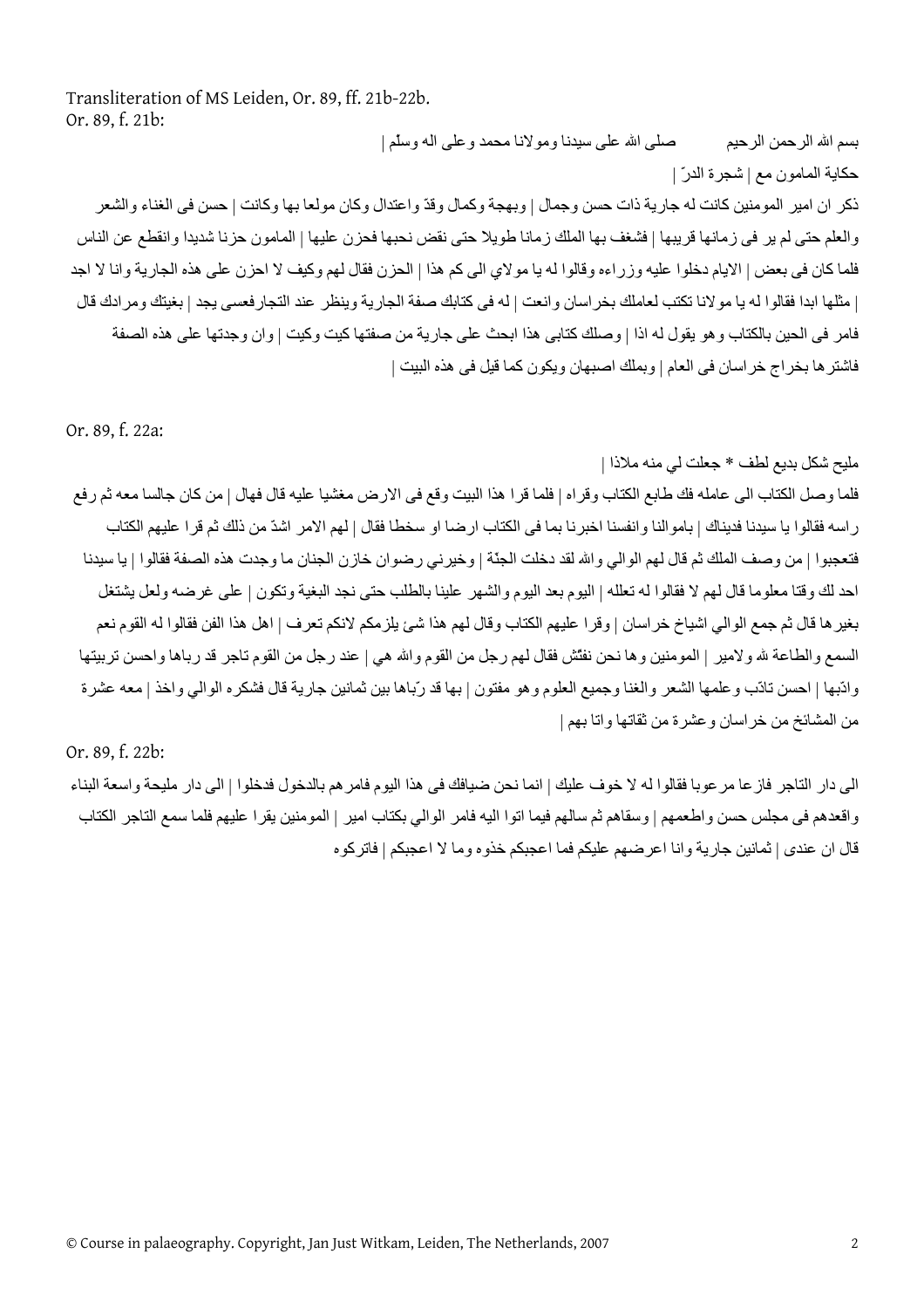MS Leiden Or. 89. Stories, similar to *Alf Layla wa-Layla*. Arabic, paper, 197 ff, *maghribī* handwriting, undated, possibly 10/16th century, f. 21b.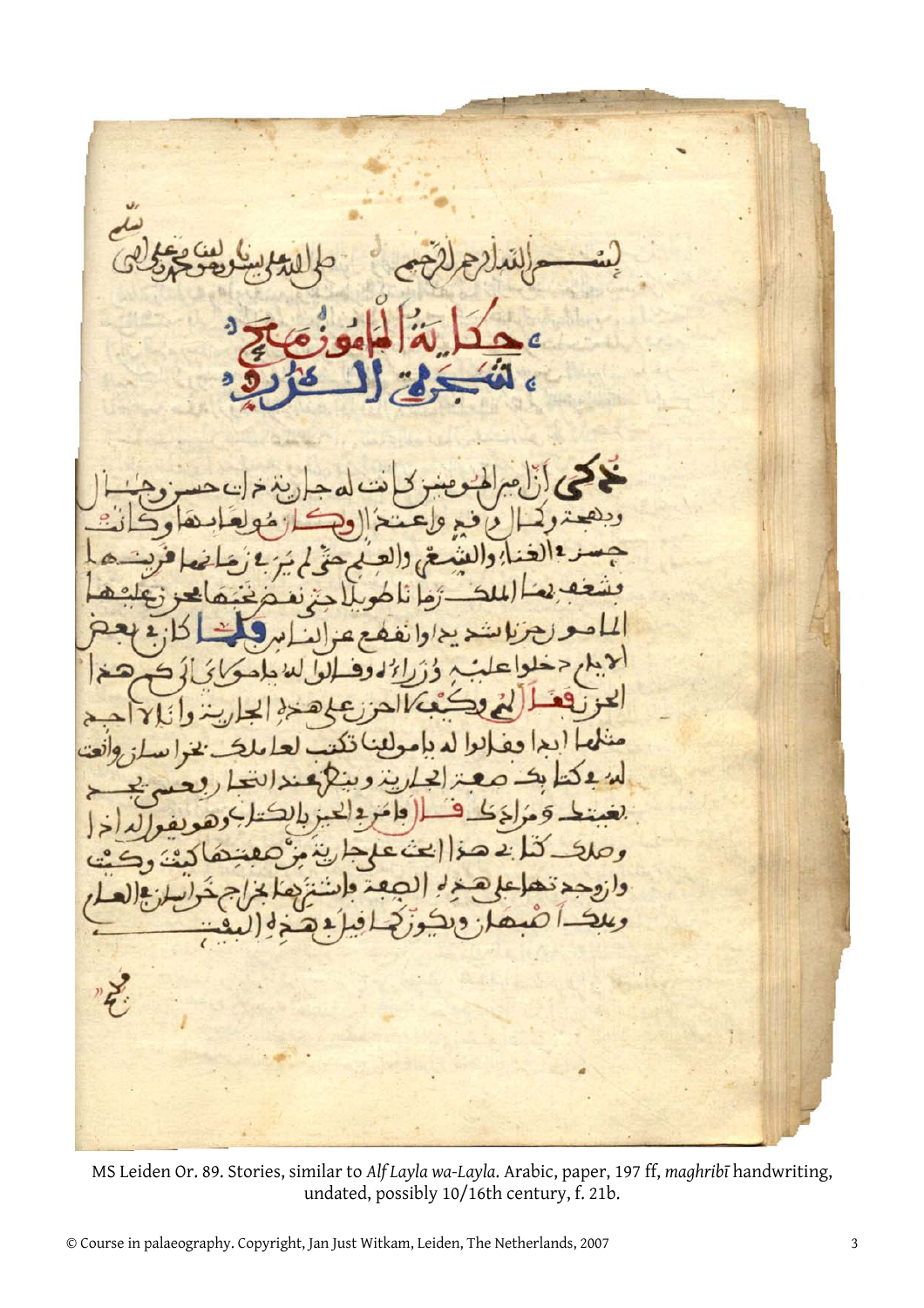ദ

MS Leiden Or. 89. Stories, similar to *Alf Layla wa-Layla*. Arabic, paper, 197 ff, *maghribī* handwriting, undated, possibly 10/16th century, f. 22a.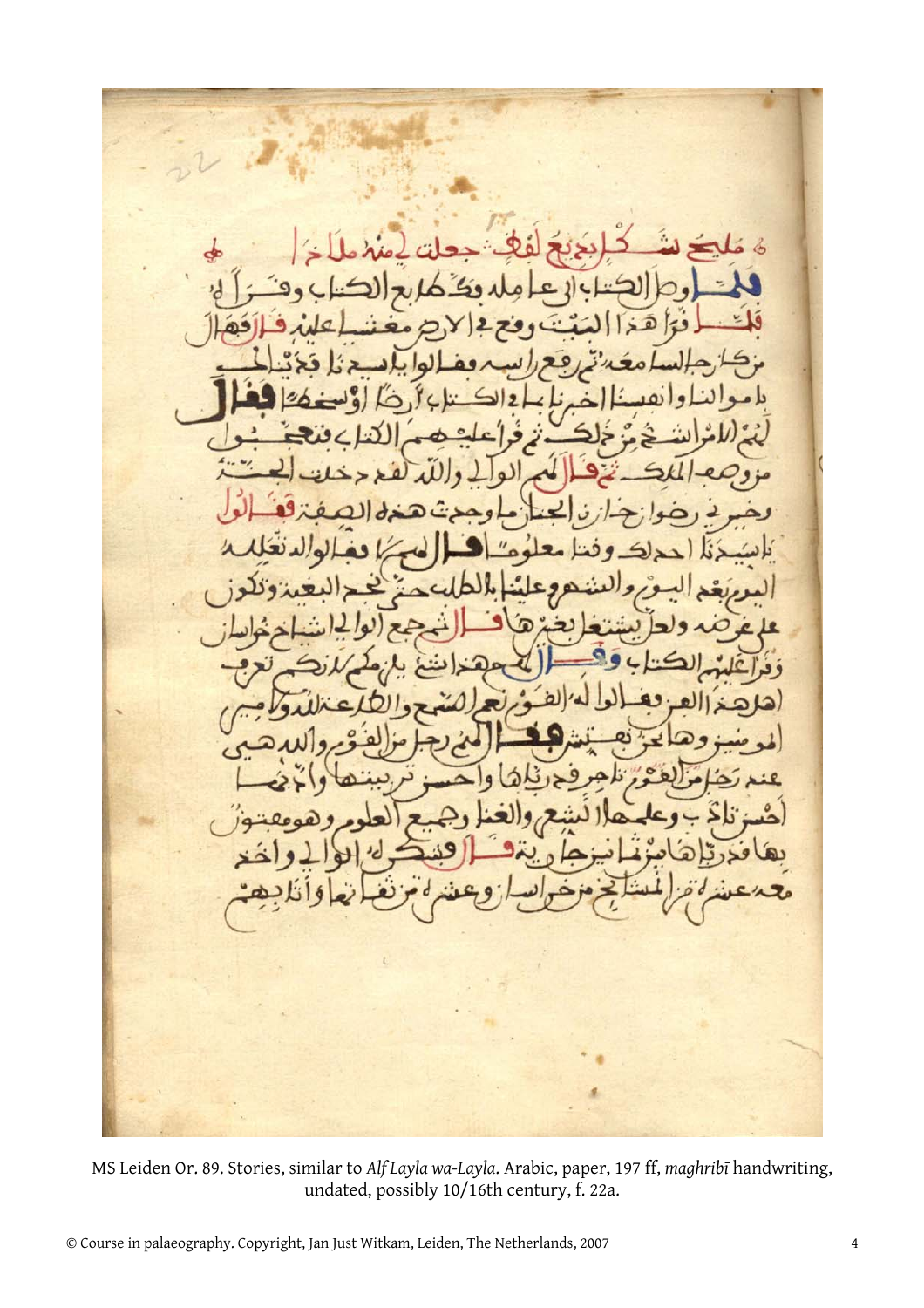MS Leiden Or. 89. Stories, similar to *Alf Layla wa-Layla*. Arabic, paper, 197 ff, *maghribī* handwriting, undated, possibly 10/16th century, f. 22b.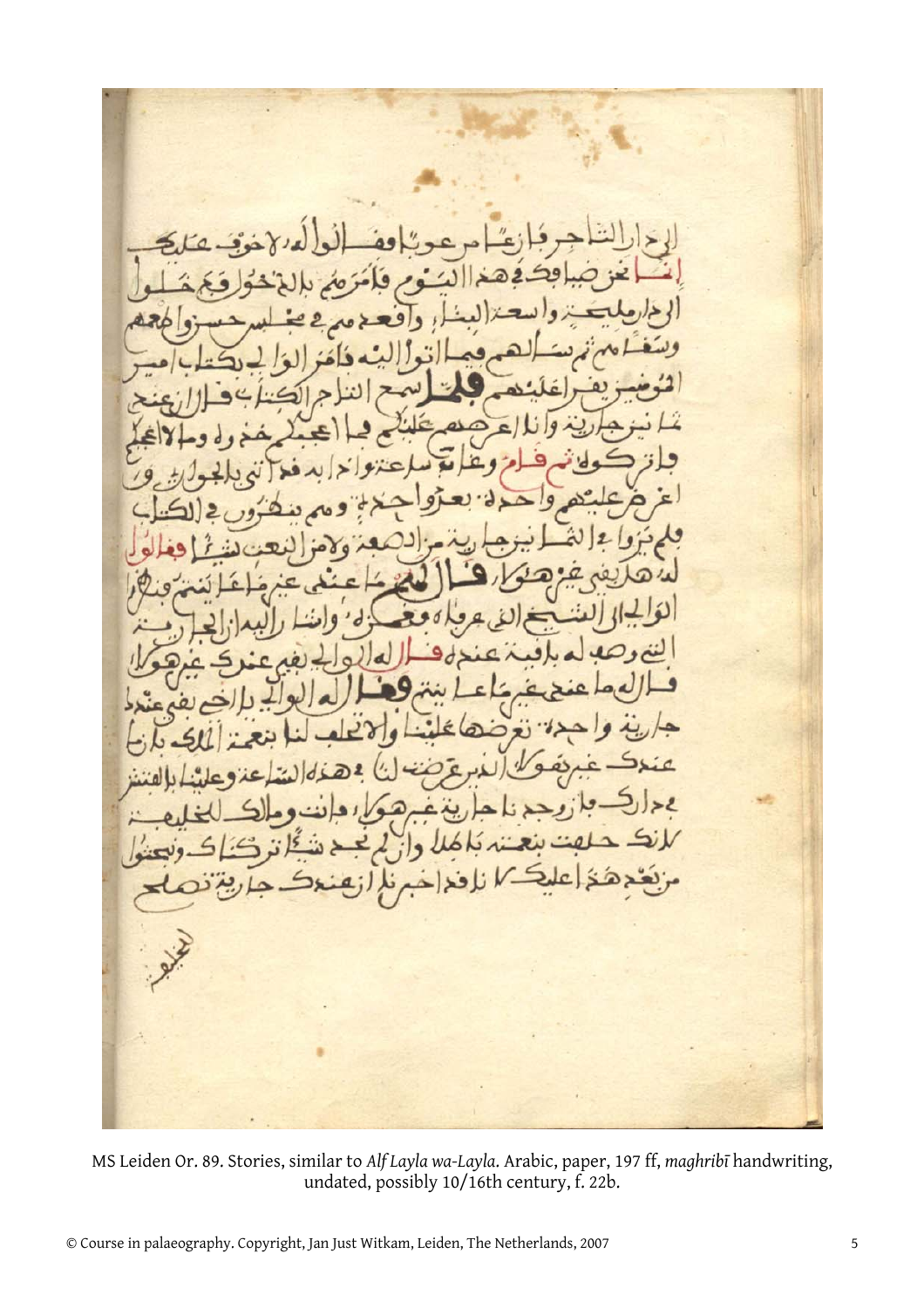MS Leiden Or. 89. Stories, similar to *Alf Layla wa-Layla*. Arabic, paper, 197 ff, *maghribī* handwriting, undated, possibly 10/16th century, f. 23a.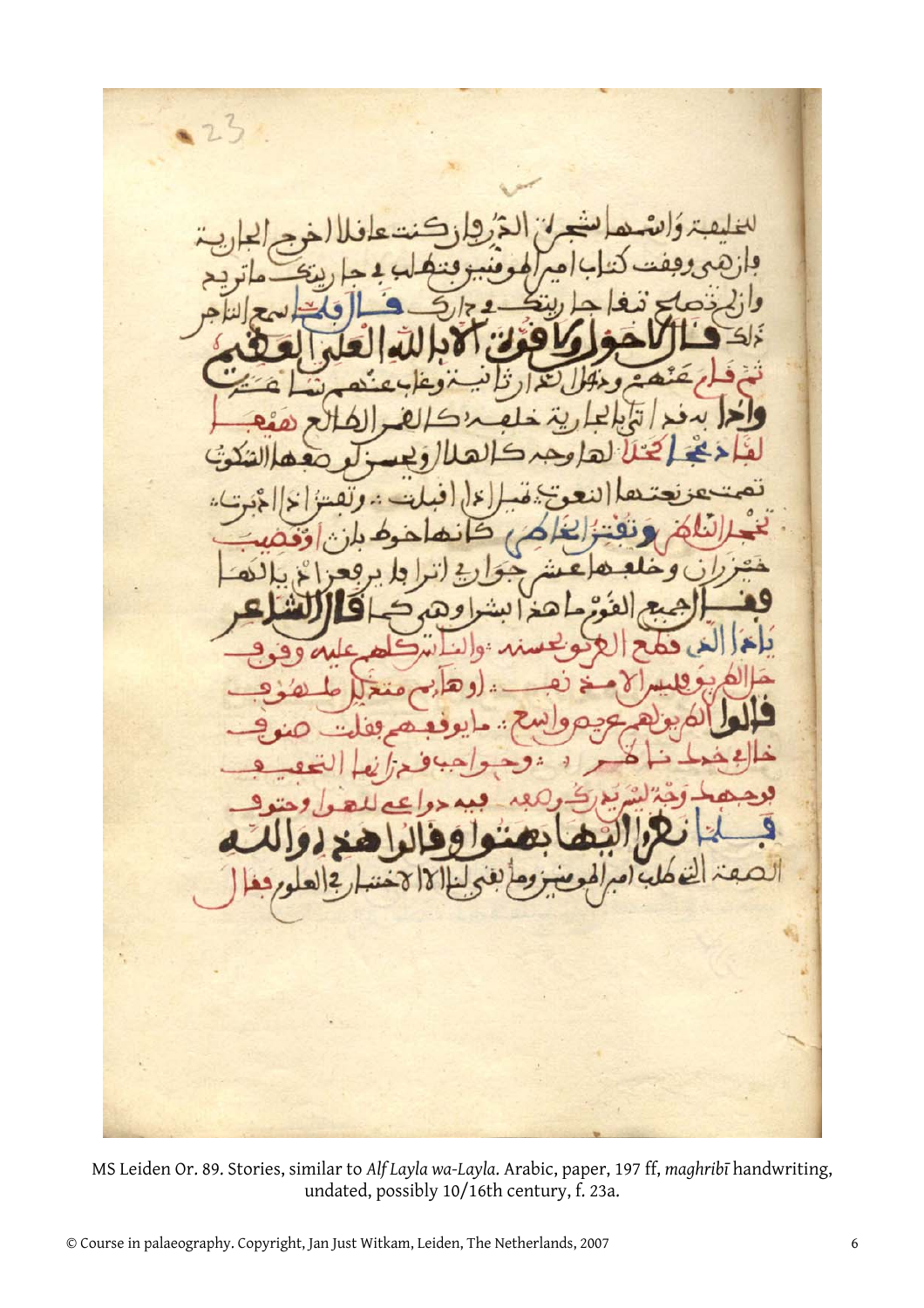٢á

MS Leiden Or. 89. Stories, similar to *Alf Layla wa-Layla*. Arabic, paper, 197 ff, *maghribī* handwriting, undated, possibly 10/16th century, f. 23b.